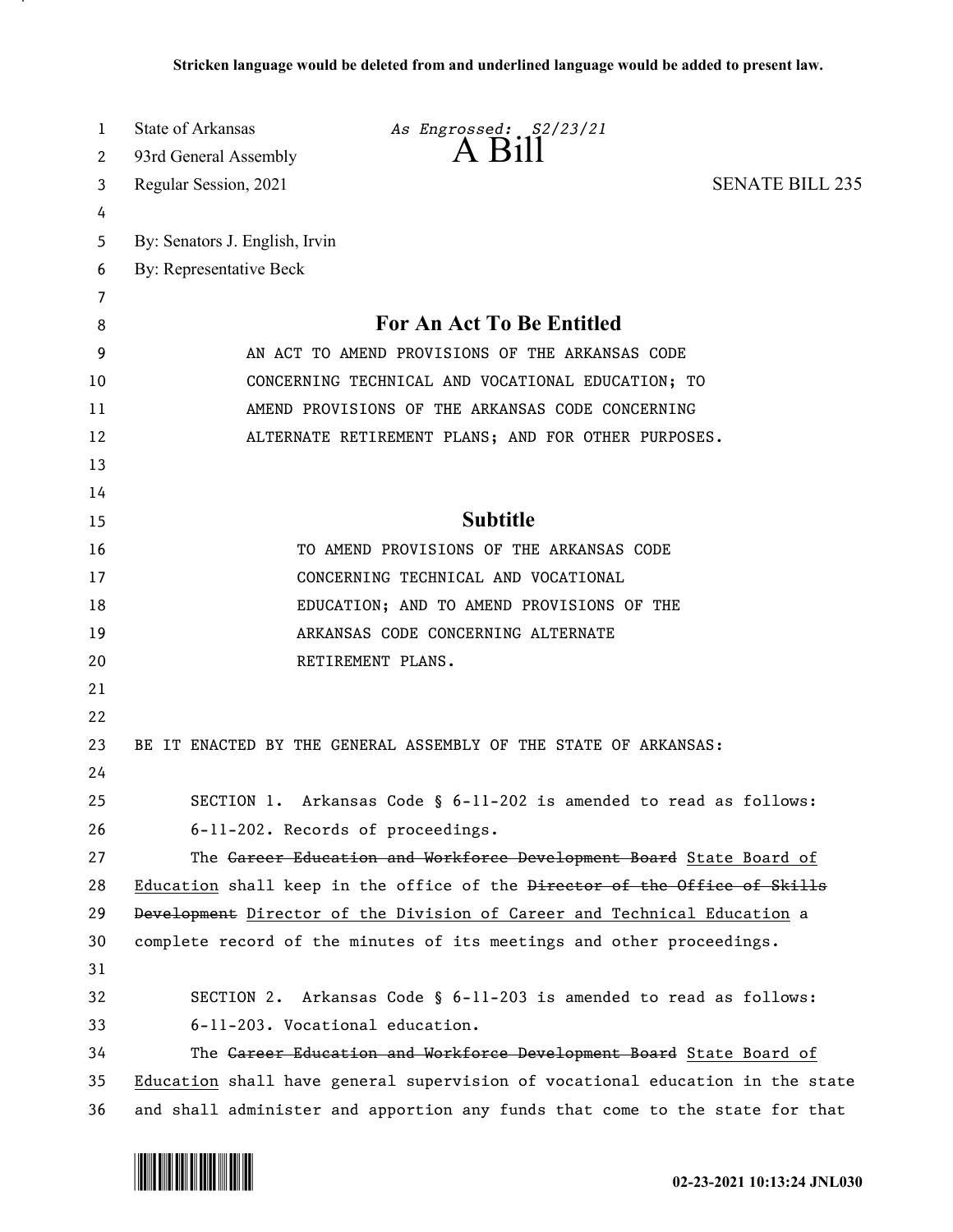purpose. SECTION 3. Arkansas Code § 6-11-204(a), concerning the official seal adopted by the Career Education and Workforce Development Board to authenticate documents or copies of documents as evidence, is amended to read as follows: 7 (a) The Career Education and Workforce Development Board State Board of Education shall adopt a seal, and the seal shall be used by the Director 9 of the Office of Skills Development Division of Career and Technical Education to authenticate documents or copies of documents as the board or director considers advisable. SECTION 4. Arkansas Code § 6-11-205(a)(2) and (3), concerning the acceptance and distribution of federal aid, is amended to read as follows: (2) The Career Education and Workforce Development Board Division of Career and Technical Education is designated as the state educational authority to represent the state in the administration of funds provided by the United States Congress. 19 (3) The board State Board of Education may promulgate rules as are necessary on the part of the state to meet any requirement of the United States Government in the distribution of federal aid. SECTION 5. Arkansas Code § 6-11-206 is amended to read as follows: 6-11-206. Federal aid — Receipt and administration for school facilities. The Career Education and Workforce Development Board Division of Career and Technical Education is designated to receive and administer any federal funds made available to this state to assist local school districts in providing elementary and secondary school facilities for vocational and adult education programs. SECTION 6. Arkansas Code § 6-11-207 is amended to read as follows: 6-11-207. Power to make plans coordinating state and federal laws. 34 The Career Education and Workforce Development Board State Board of Education may make plans and rules as are necessary in order for this state to meet the requirements of any law enacted by the United States Congress for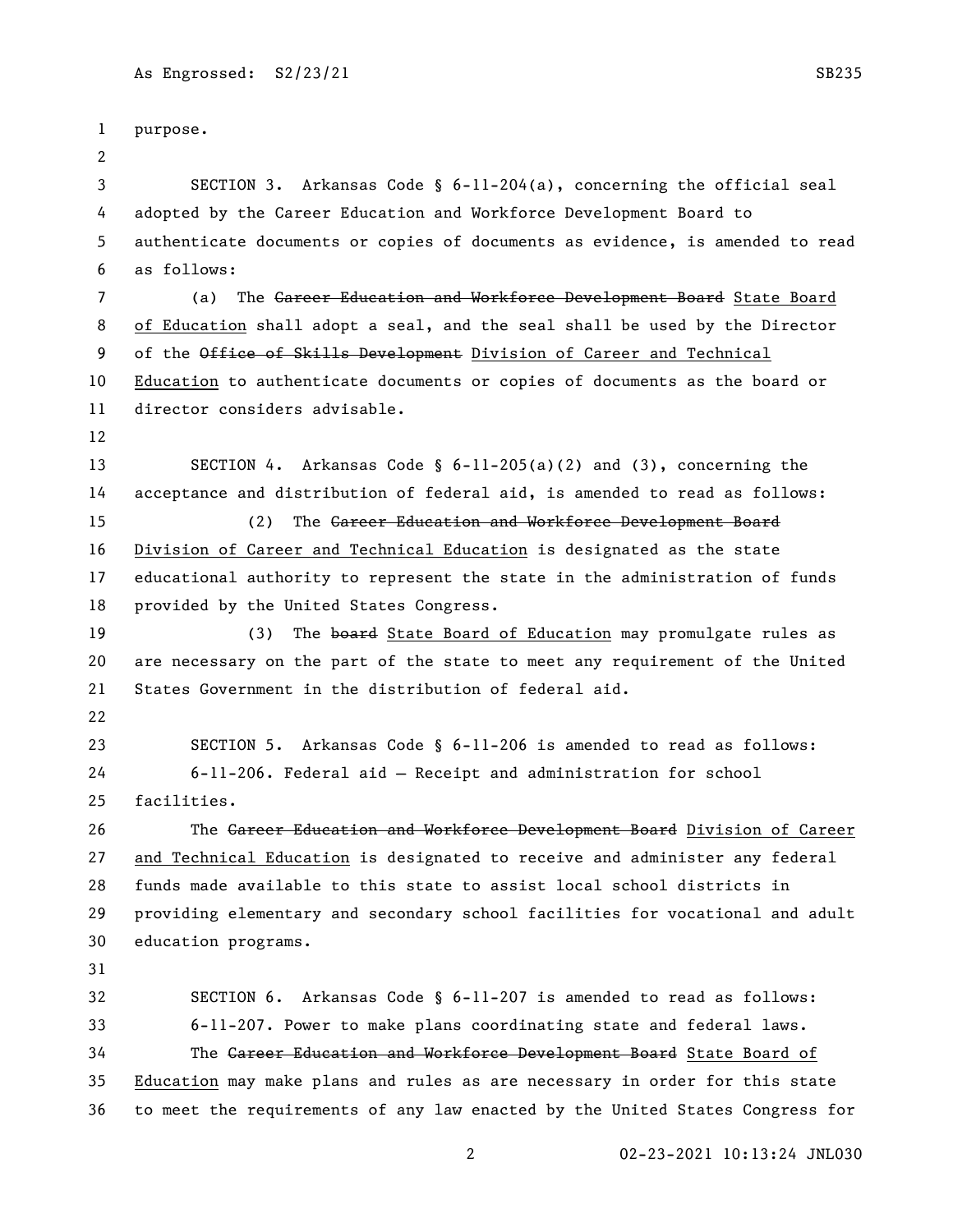vocational-technical education or any supplementary federal regulations pertaining to that legislation. SECTION 7. Arkansas Code § 6-20-2305(b)(2)(B)(i)(b), concerning school funding, is amended to read as follows: *(b) The vocational center aid under subdivision (b)(2)(B)(i)(a) of this section shall be determined by the Division of Career and Technical Education, in consultation with the Office of Skills Development, and approved by the Career Education and Workforce Development Board State Board of Education.* SECTION 8. Arkansas Code § 6-50-505(a), concerning the waiver of rules, articulation agreements, and the duties of the Career Education and Workforce Development Board under the Arkansas Youth Apprenticeship/Work- Based Learning Act of 1991, is amended to read as follows: 16 (a) The Career Education and Workforce Development Board State Board of Education may provide waivers of rules adopted by the Division of Career and Technical Education when waivers are necessary to accomplish the purposes of this subchapter so long as the waivers will not weaken the quality of the educational opportunities provided. SECTION 9. Arkansas Code § 6-50-703(a) is amended to read as follows: (a) There is hereby created the Arkansas Existing Workforce Training Program, to be administered by a governing council composed of equal 25 representation from the Division of Higher Education, the Division of Career 26 and Technical Education Office of Skills Development, and the Arkansas Economic Development Commission. SECTION 10. Arkansas Code § 6-51-201 is amended to read as follows: 6-51-201. Receipt and administration of federal funds. The State Board of Career Education Arkansas Higher Education Coordinating Board is designated as the agency of state government to receive and administer any and all federal funds made available to this state for the purpose of assisting the state or school districts in providing for the extension of vocational education of less than college grade in the field of vocational-technical and adult education for persons sixteen (16) years of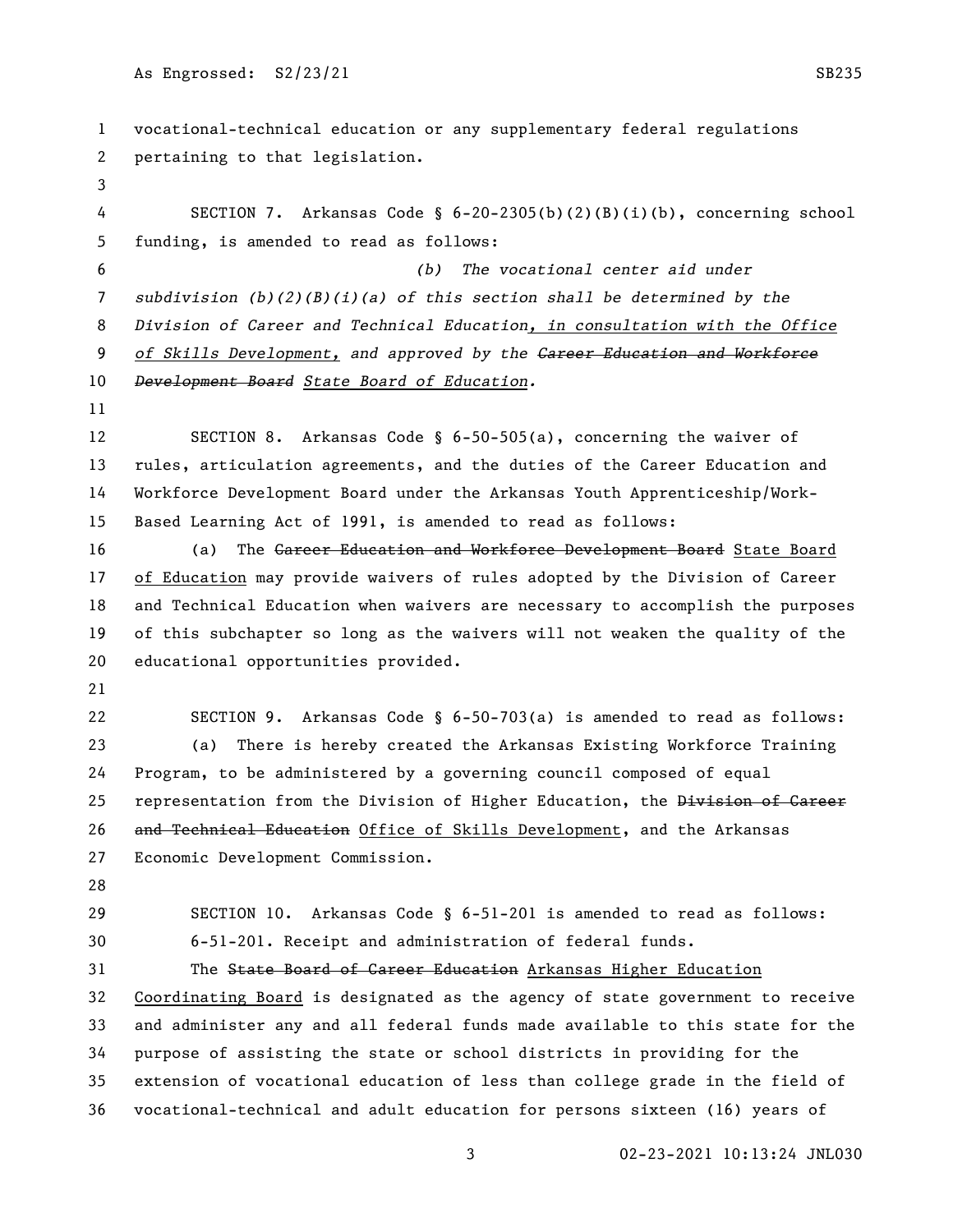```
1 age and over.
 2
3 SECTION 11. Arkansas Code § 6-51-202(a), concerning the authority to 
4 establish schools, is amended to read as follows:
5 (a) The State Board of Career Education Arkansas Higher Education 
6 Coordinating Board is authorized to establish or designate one (1) or more 
7 area vocational-technical and adult education schools of less than college 
8 grade for the purpose of offering training in the various areas which may be 
9 prescribed by the United States Congress for persons sixteen (16) years of 
10 age or over.
11
12 SECTION 12. Arkansas Code § 6-51-204 is amended to read as follows:
13 6-51-204. Public school or community branches — Special instruction.
14 In addition to the authority of the State Board of Career Education
15 Arkansas Higher Education Coordinating Board to establish area vocational-
16 technical and adult education schools as authorized in §§ 6-51-201 — 6-51-
17 203, 6-51-205, and 6-51-207, § 6-51-208(a)-(c), §§ 6-51-209 and 6-51-210, 
18 and laws amendatory thereto, the board is authorized, whenever funds are 
19 available, to establish branches of those area vocational-technical schools 
20 or to offer special vocational-technical instruction at public schools or in 
21 other facilities in communities in the area of the respective vocational-
22 technical schools, as the board may determine is in the interest of the area 
23 and whenever sufficient demand may exist.
24
25 SECTION 13. Arkansas Code § 6-51-207 is amended to read as follows:
26 6-51-207. Authority to accept gifts and donations.
27 The State Board of Career Education Arkansas Higher Education
28 Coordinating Board is granted authority to accept gifts, grants, donations, 
29 equipment and materials, and bequests of money and real and personal property 
30 for the purposes of this section and \S 6-51-201 - 6-51-203 and 6-51-205, \S31 6-51-208(a)-(c), and §§ 6-51-209 and 6-51-210.
32
33 SECTION 14. Arkansas Code § 6-51-210 is amended to read as follows:
34 6-51-210. Disposition of funds generally.
35 All income of the State Board of Career Education Arkansas Higher
36 Education Coordinating Board derived from student fees and from the sale of
```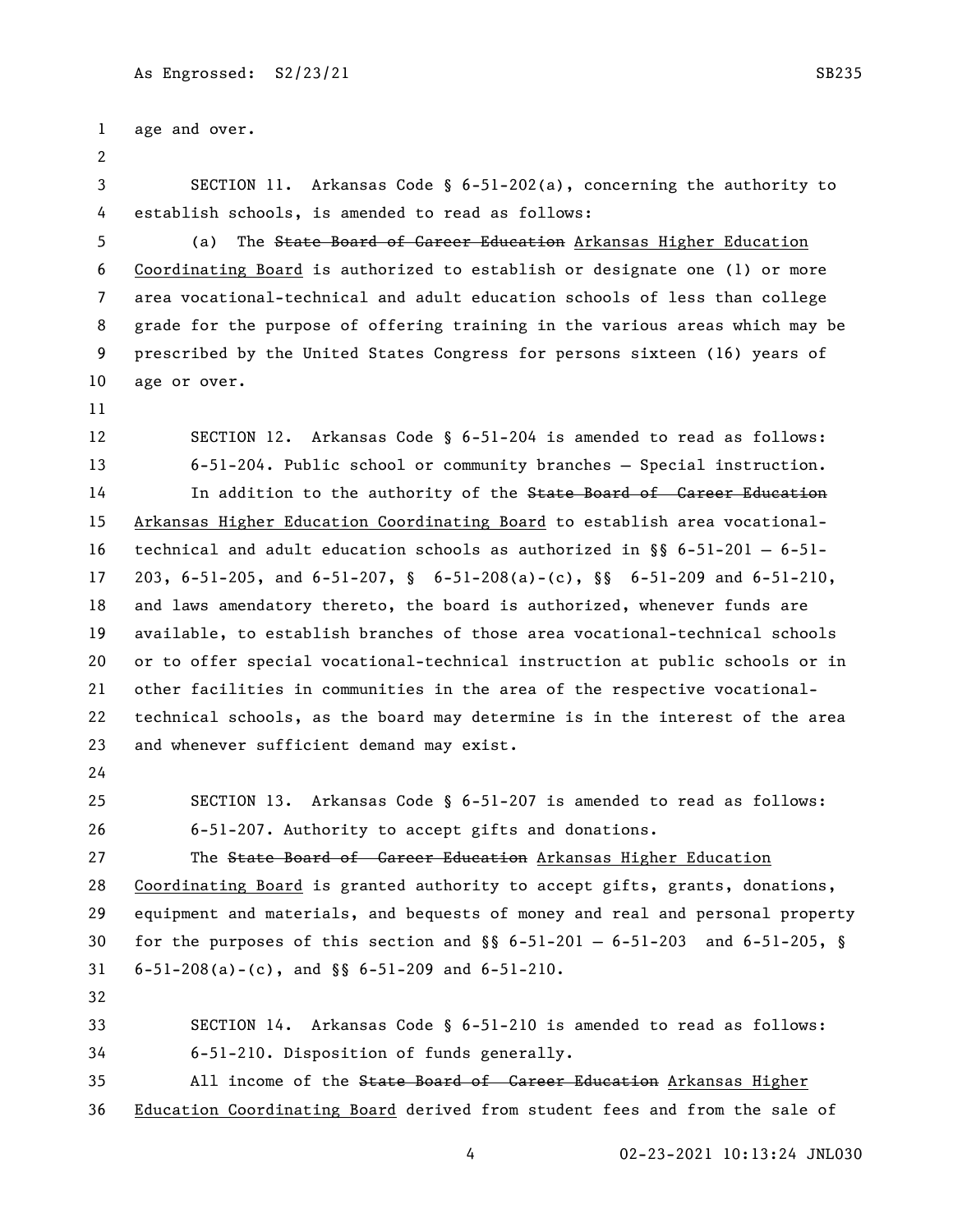real or personal property or income from other sources as provided in this subchapter belonging to the board shall be deposited in the State Treasury for use by the board in developing a state vocational-technical and adult education program of less than college grade for persons sixteen (16) years of age and over.

 SECTION 15. Arkansas Code § 6-51-212(b), concerning disbursement and custodian of certain funds, is amended to read as follows:

 (b) He or she shall also pay out any money appropriated by the State of Arkansas for the purpose of carrying out the provisions of this act upon 11 the order of the State Board of Career Education Arkansas Higher Education Coordinating Board.

 SECTION 16. Arkansas Code § 6-51-213(c)(1) and (2), concerning the administration of certain federal and state vocational education laws, is amended to read as follows:

17 (c)(1) The <del>Director of the Division of Career and Technical Education,</del> 18 as executive officer of the state board for the purpose of administering the 19 federal act and this act, shall Director of the Division of Higher Education, 20 by and with the advice and consent of the state board Arkansas Higher Education Coordinating Board, may designate assistants as may be necessary to 22 carry out properly the provisions hereof of this subchapter.

23 (2) The director shall also carry into effect rules as the state board may require.

 SECTION 17. Arkansas Code § 6-51-214 is amended to read as follows: 6-51-214. Annual report and statement of finances.

28 The State Board of Career Education Director of the Division of Career and Technical Education shall make a detailed report annually to the Governor 30 setting forth the conditions of vocational-technical career and technical education in the State of Arkansas, a list of the schools to which federal and state aid has been provided, and a detailed statement of the expenditures 33 of federal funds and of state funds provided in this aet subchapter. 

 *SECTION 18. Arkansas Code § 6-51-302 is amended to read as follows: 6-51-302. Approval of center establishment.*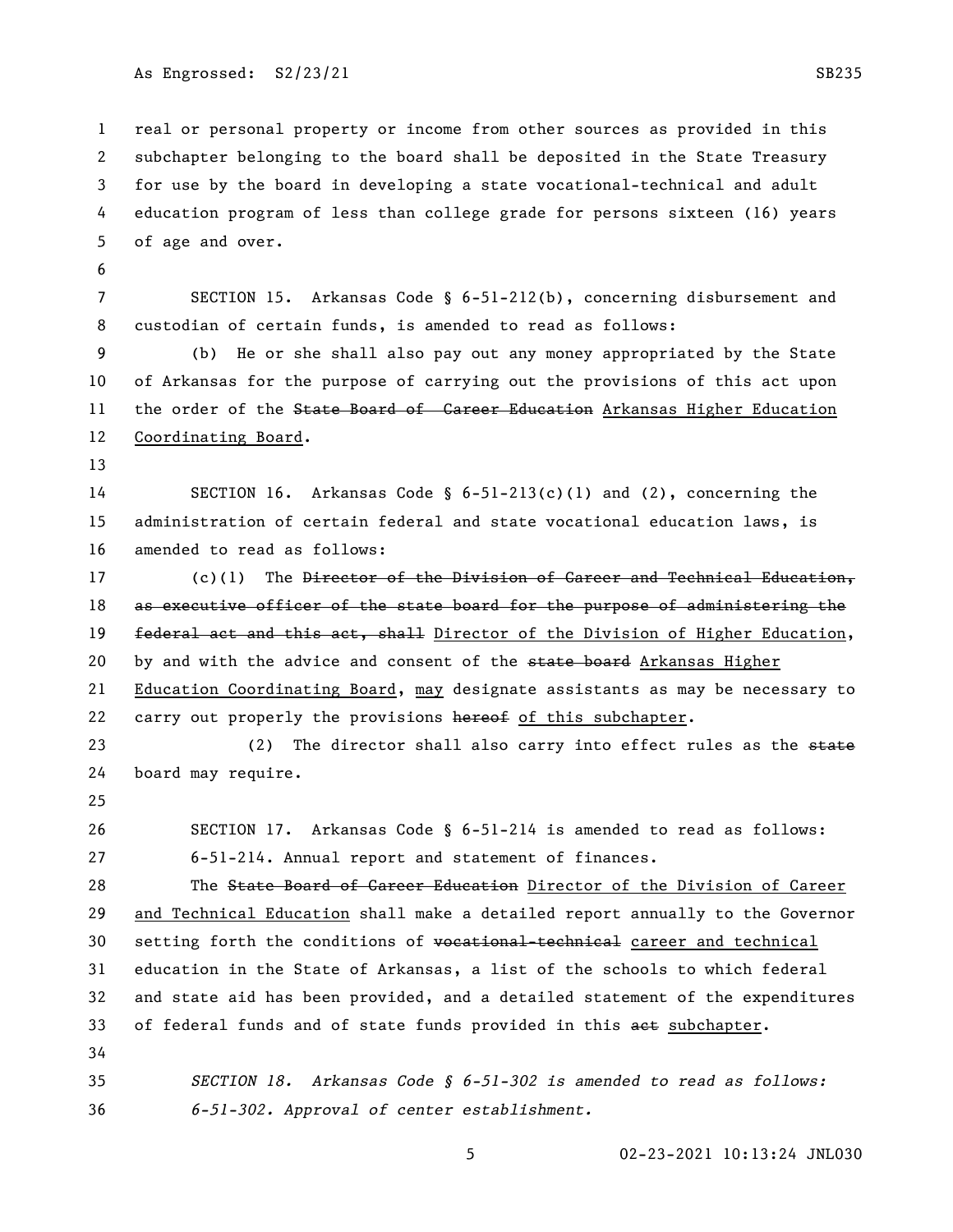| 1              | The State Board of Career Education may approve the establishment<br>(a)      |
|----------------|-------------------------------------------------------------------------------|
| 2              | of State Board of Education shall review recommendations from the Career      |
| 3              | Education and Workforce Development Board to establish new vocational centers |
| 4              | to serve high school students from several school districts in locations      |
| 5              | where services are needed to:                                                 |
| 6              | Support economic, industrial, and employment development<br>(1)               |
| $\overline{7}$ | efforts;                                                                      |
| 8              | Provide equity and substantially equal access to quality<br>(2)               |
| 9              | vocational programs; and                                                      |
| 10             | Improve school programs to assist schools in meeting<br>(3)                   |
| 11             | accreditation standards.                                                      |
| 12             | The board State Board of Education shall approve only centers<br>(b)          |
| 13             | which utilize existing vocational education resources such as facilities,     |
| 14             | equipment, etc., except in those geographic areas in which comprehensive      |
| 15             | vocational offerings have not been developed and the state board State Board  |
| 16             | of Education determines that those resources must be developed to accomplish  |
| 17             | the above purposes.                                                           |
| 18             | If a postsecondary vocational-technical school or two-year college<br>(c)     |
| 19             | which operates a secondary vocational center merges or consolidates with a    |
| 20             | public institution of higher education, the secondary vocational center may   |
| 21             | continue to be administered by the institution of higher education involved   |
| 22             | in the merger or consolidation.                                               |
| 23             | The provisions of this section are contingent on the appropriation<br>(d)     |
| 24             | of funding necessary to allow the State Board of Education to carry out the   |
| 25             | duties assigned to the State Board of Education under this section.           |
| 26             | (e) All existing vocational centers may be reviewed by the State Board        |
| 27             | of Education at the discretion of the State Board of Education.               |
| 28             | (f) The Office of Skills Development shall provide annually a report          |
| 29             | to the State Board of Education on the financial viability of vocational      |
| 30             | centers, enrollment, programs, and the success of students.                   |
| 31             |                                                                               |
| 32             | SECTION 19. Arkansas Code §§ 6-51-401 - 6-51-404 are repealed.                |
| 33             | 6-51-401. Course of instruction generally.                                    |
| 34             | (a) The Career Education and Workforce Development Board is authorized        |
| 35             | to establish programs of vocational-technical training for the training of    |
| 36             | plumbers.                                                                     |
|                |                                                                               |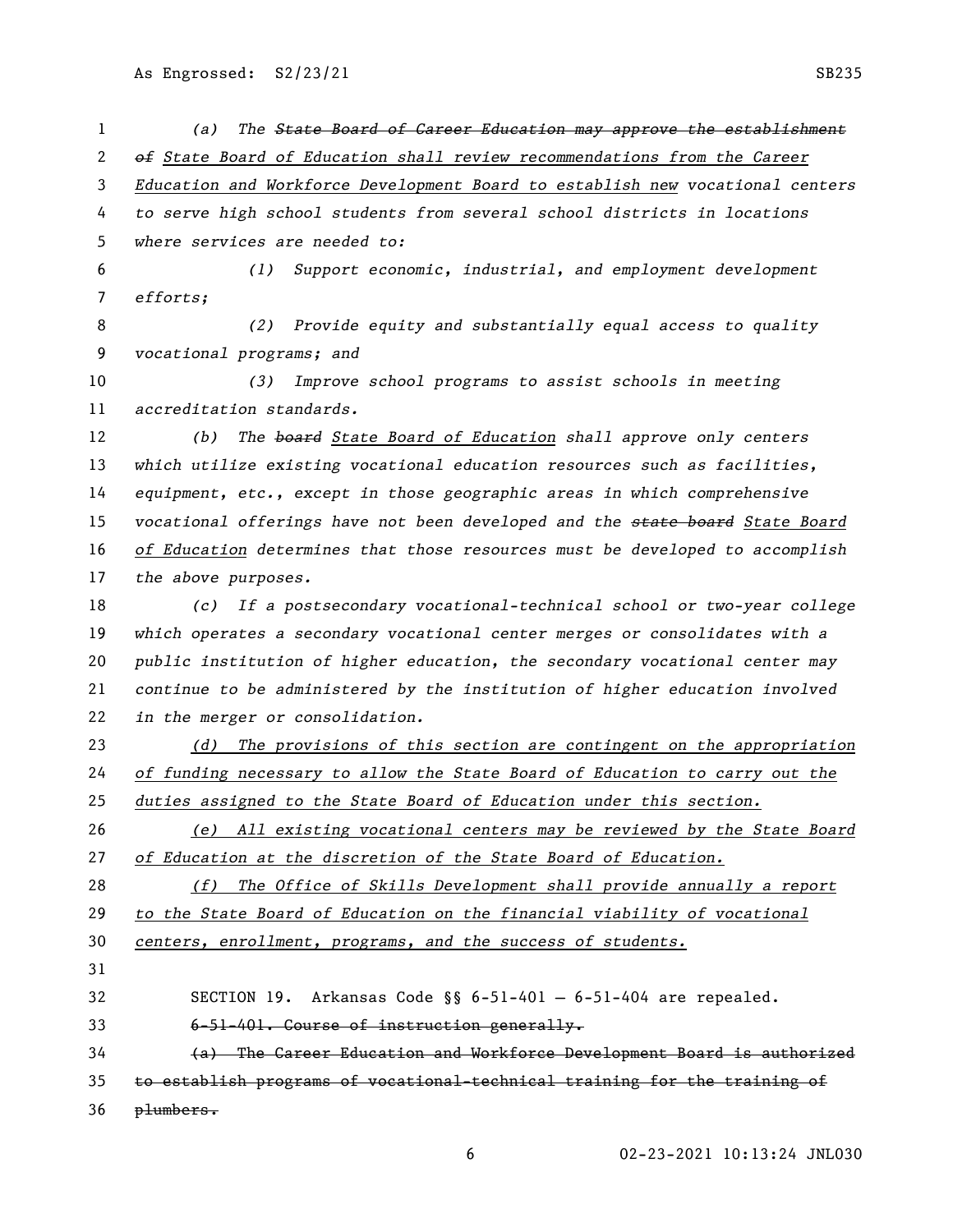| 1  | (b) A prescribed course of study will be set up by the Division of                   |
|----|--------------------------------------------------------------------------------------|
| 2  | Gareer and Technical Education in conjunction with the Plumbing and Natural          |
| 3  | Gas Section of the Department of Health and the local training committee.            |
| 4  | (e) Courses of study shall be as prescribed by national plumbing                     |
| 5  | standards.                                                                           |
| 6  | (d) Courses of instruction shall be developed in cooperation with, and               |
| 7  | with the approval of, the section and local training committees.                     |
| 8  | (e) Courses of instruction shall be designed to enable the student                   |
| 9  | completing the course to qualify for licensure as an apprentice plumber upon         |
| 10 | taking and passing the examination required by $\frac{17-38-101}{17-38-101}$ et seq. |
| 11 | (f) The courses of instruction as authorized in this subchapter may be               |
| 12 | offered as a part of the vocational education program of any high school in          |
| 13 | this state and may be offered in any area high school, community college, or         |
| 14 | technical institute or vocational-technical school of this state.                    |
| 15 | $\{g\}$ The course of instruction shall be in compliance with the                    |
| 16 | appropriate rules and shall provide the level of instruction provided by             |
| 17 | rules of the board in cooperation with local plumbing training committees.           |
| 18 |                                                                                      |
| 19 | $6-51-402$ . Instructors.                                                            |
| 20 | (a) The course of instruction and training as authorized in this                     |
| 21 | subchapter for the training of plumbers shall provide that the instructor in         |
| 22 | the courses shall be approved by the training committee and the State Board          |
| 23 | of Career Education as a qualified instructor.                                       |
| 24 | (b) Training programs may be taught by a master or journeyman plumber.               |
| 25 |                                                                                      |
| 26 | $6 - 51 - 403$ . Apprentices.                                                        |
| 27 | (a) The course of instruction may include, by appropriate rule,                      |
| 28 | authorization for credit with respect to summer employment by a licensed             |
| 29 | master plumber in this state who supervises the work of the student.                 |
| 30 | (b) Each person enrolled in an approved course of instruction for                    |
| 31 | training plumbers shall be entitled to apply to the Plumbing and Natural Gas         |
| 32 | Section of the Department of Health for an apprentice plumber temporary card         |
| 33 | which will enable the person to engage in apprentice plumbing work under the         |
| 34 | employment of a licensed master plumber who supervises the work of the               |
| 35 |                                                                                      |
|    | person.                                                                              |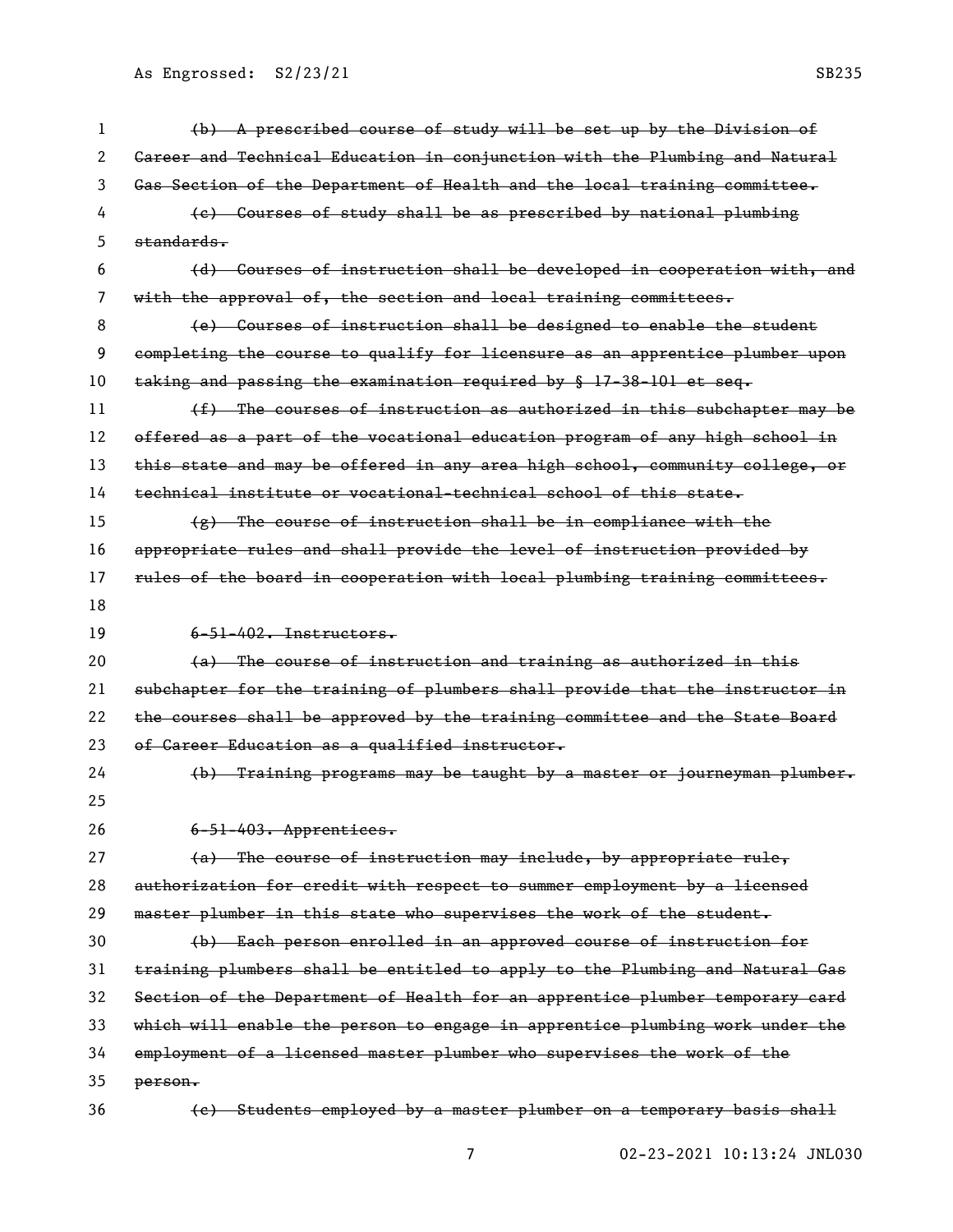```
1 be limited to two (2).
 2
 3 6-51-404. Licensing.
 4 The program of instruction as authorized in this subchapter shall 
5 provide that upon satisfactory completion of the course of instruction, the 
 6 Plumbing and Natural Gas Section of the Department of Health shall grant to 
7 the person completing such course of instruction, upon passing the necessary 
8 examinations required, an appropriate license, dependent upon the course of 
9 instruction completed by the person and the results of the test taken.
10
11 SECTION 20. Arkansas Code § 6-51-801(a), concerning criteria for 
12 secondary vocational centers, is amended to read as follows:
13 (a) The State Board of Career Education State Board of Education shall 
14 establish review criteria established by the Career Education and Workforce 
15 Development Board that must be met by any secondary vocational center 
16 requesting permission to become a community-based education center.
17
18 SECTION 21. Arkansas Code § 6-51-801, concerning criteria for 
19 secondary vocational centers, is amended to add an additional subsection to 
20 read as follows:
21 (e) A list of new and existing programs shall be published annually on 
22 the Division of Career and Technical Education's and Office of Skills 
23 Development's website.
24
25 SECTION 22. Arkansas Code § 6-51-805(a), concerning the creation of a 
26 general advisory council, is amended to read as follows:
27 (a) The State Board of Career Education State Board of Education shall
28 relate to the community-based education centers as a coordinating board
29 operate as a coordinating board for community-based education centers.
30
31 SECTION 23. Arkansas Code § 6-53-502 is repealed. 
32 6-53-502. Grants for tech-prep education.
33 (a) The Arkansas Higher Education Coordinating Board and the State 
34 Board of Career Education shall jointly award grants for tech-prep education 
35 programs to consortia of:
36 (1) Public schools or area vocational education schools serving
```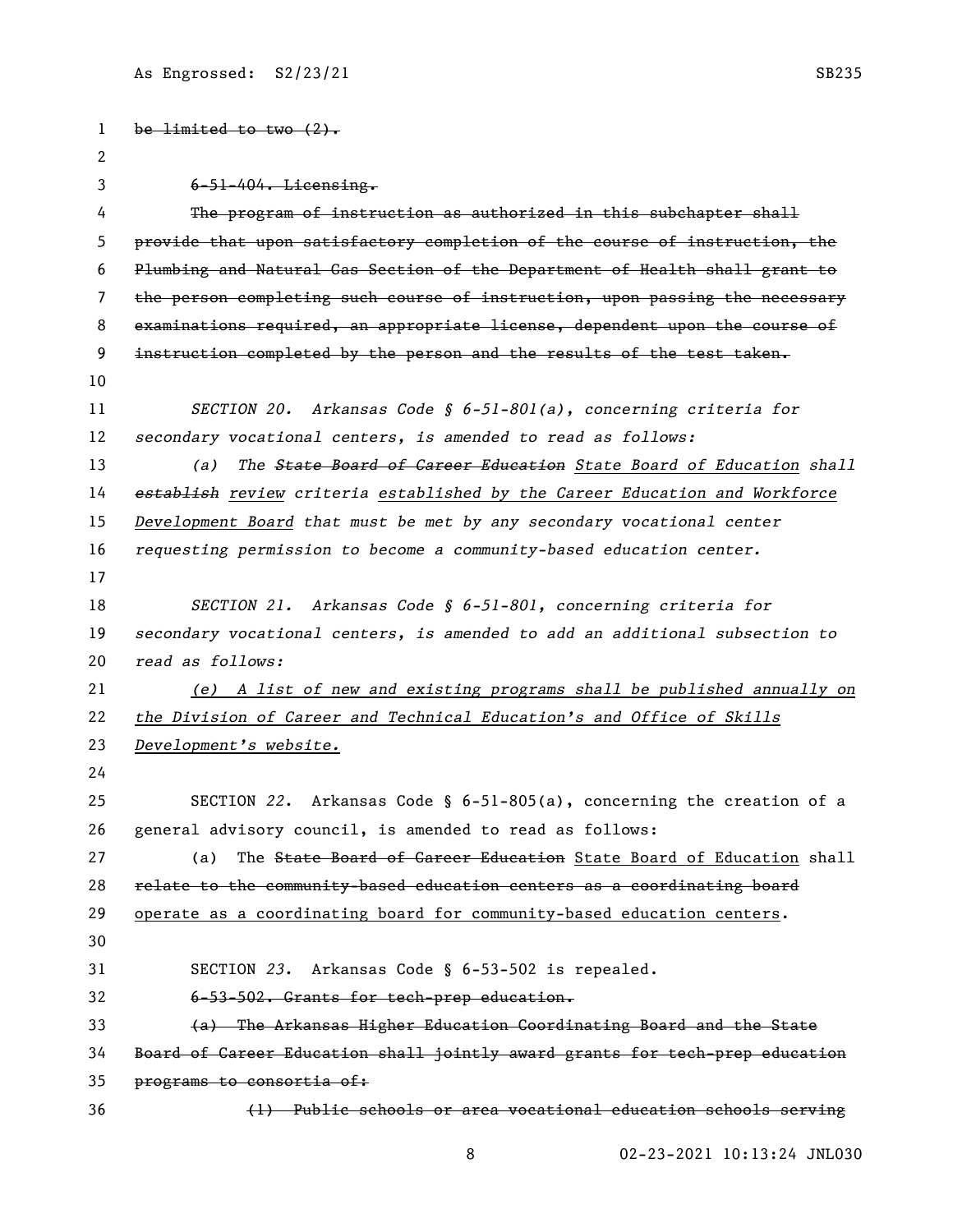| 1  | secondary school students; and                                                |
|----|-------------------------------------------------------------------------------|
| 2  | (2) Community colleges which offer a two year associate degree                |
| 3  | program or a two-year certificate program; or                                 |
| 4  | (3) Other state-supported institutions of higher education which              |
| 5  | offer a two-year associate of applied science or other occupational degree    |
| 6  | program or a two-year certificate program.                                    |
| 7  | (b) From the amounts made available to the state, the Arkansas Higher         |
| 8  | Education Coordinating Board and the State Board of Career Education, in      |
| 9  | accordance with this subchapter, shall jointly award grants on a competitive  |
| 10 | basis or on the basis of a formula determined by both boards, for tech prep   |
| 11 | education programs.                                                           |
| 12 | (e) Each grant recipient shall use amounts provided under the grant to        |
| 13 | develop and operate a four-year tech-prep education program.                  |
| 14 | (d) Any such program shall:                                                   |
| 15 | (1) Be carried out under an articulation agreement between the                |
| 16 | participants in the consortium;                                               |
| 17 | $(2)$ Consist of:                                                             |
| 18 | (A) The two (2) years of secondary school preceding                           |
| 19 | graduation and two (2) years of higher education; or                          |
| 20 | (B) An apprenticeship program of at least two (2) years                       |
| 21 | following secondary instruction, with a common core of required proficiency   |
| 22 | in mathematics, science, communications, and technologies designed to lead to |
| 23 | an associate degree or certificate in a specific career field;                |
| 24 | (3) Include in-service training for teachers that:                            |
| 25 | (A) Is designed to train teachers to effectively implement                    |
| 26 | tech-prep education curricula;                                                |
| 27 | (B) Provides for joint training for teachers from all                         |
| 28 | participants in the consortium; and                                           |
| 29 | (C) May provide such training in weekend, evening, and                        |
| 30 | summer sessions, institutes, or workshops;                                    |
| 31 | (4) Include training programs for counselors designed to enable               |
| 32 | counselors to more effectively:                                               |
| 33 | (A) Recruit students for tech-prep education programs;                        |
| 34 | (B) Ensure that such students successfully complete such                      |
| 35 | programs; and                                                                 |
| 36 | (C) Ensure that such students are placed in appropriate                       |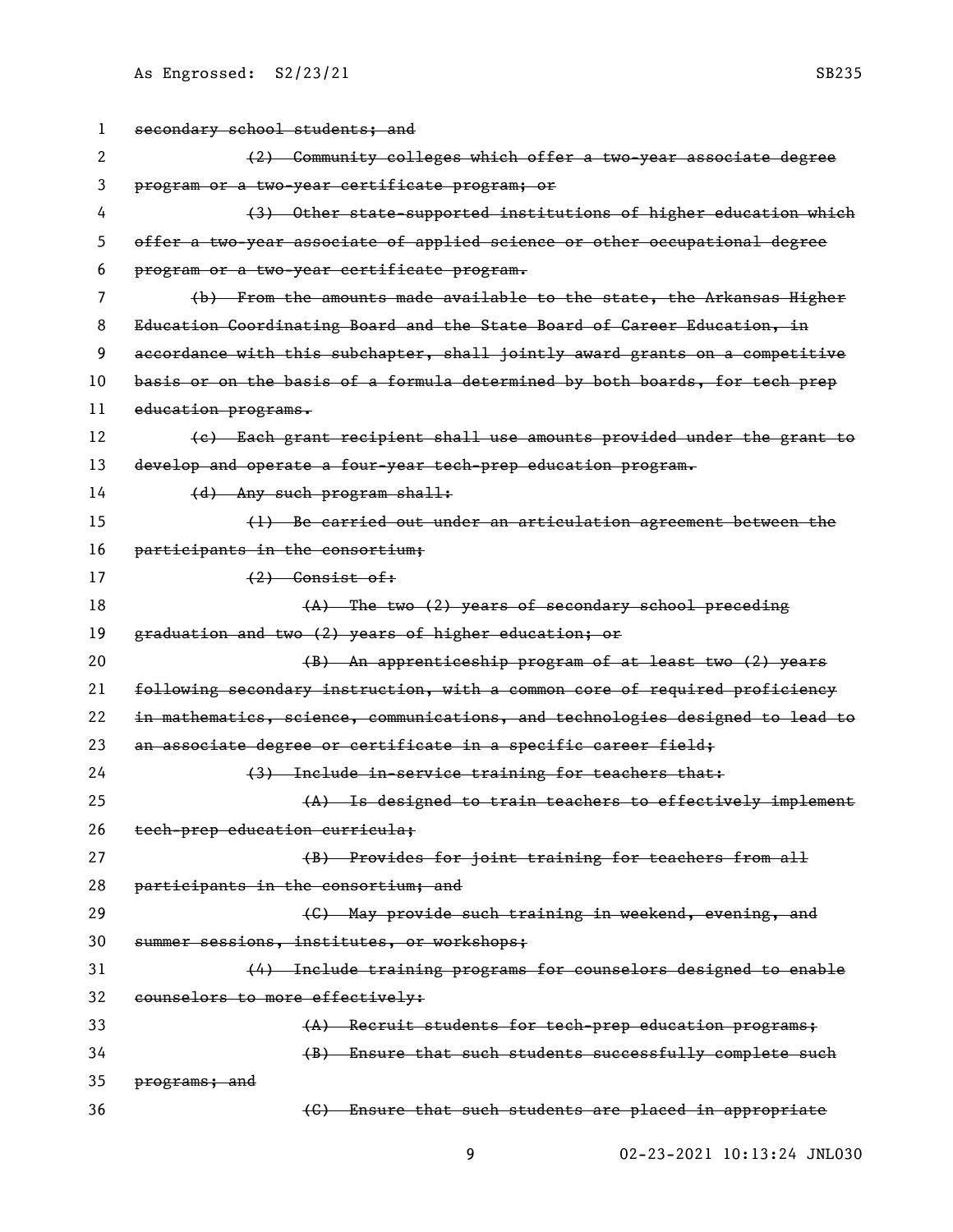employment; 2 (5) Provide equal access to the full range of technical preparation programs to individuals who are members of special populations, including the development of tech-prep education program services appropriate to the needs of such individuals; and (6) Provide for preparatory services which assist all participants in such programs. 8 (e) In addition, each such program may: (1) Provide for the acquisition of tech-prep education program 10 equipment; and 11 (2) As part of the program's planning activities, acquire 12 technical assistance from the state or local entities that have successfully 13 designed, established, and operated tech-prep programs. SECTION *24*. Arkansas Code § 24-2-401(3)(F)(ii), concerning definitions relevant to reciprocal service credits, is amended to read as follows: (ii) A vocational-technical school or the Division of Career and Technical Education, the Adult Education Section of the Division of Workforce Services, the Division of Higher Education, and the Office of Skills Development, with respect to plans provided for under § 24- 7-901 et seq.; or SECTION *25*. Arkansas Code § 24-7-901(1), concerning the definition of "alternate retirement plan" applicable to the Arkansas Teacher Retirement System, is amended to read as follows: (1) "Alternate retirement plan" means a retirement plan, based 27 on the purchase of contracts providing approved by the Career Education and Workforce Development Board before the effective date of Acts 2019, No. 910, 29 which provides retirement and death benefits for the instructors and administrative staff of the technical institutes or postsecondary vocational- technical schools of the State of Arkansas and the staff of the Department of Career Education and which has been approved by the Career Education and Workforce Development Board;: (A) Instructors and administrative staff of the technical institutes or postsecondary vocational-technical schools of the State of Arkansas; and